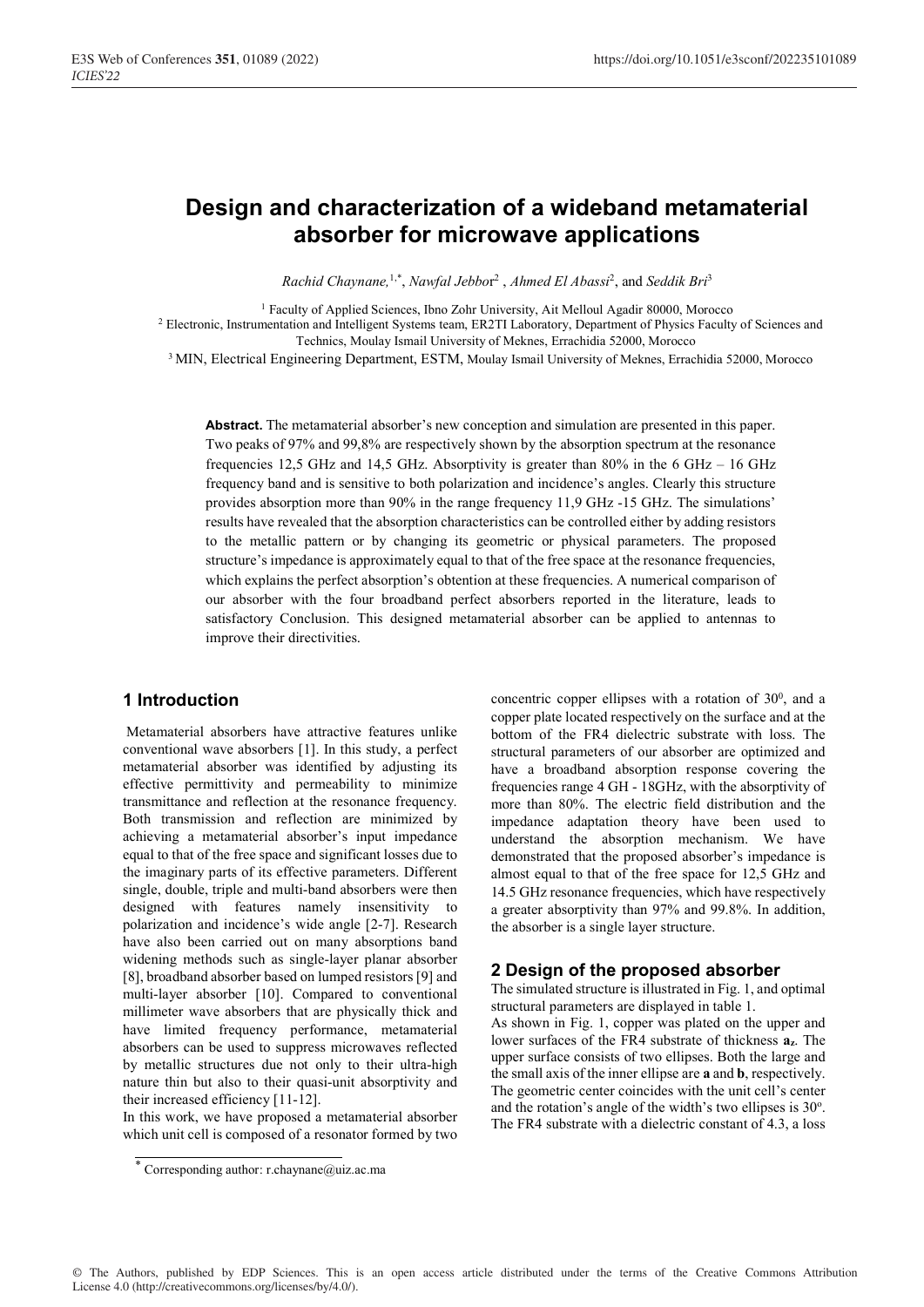coefficient of 0.025, has length  $a_x$ ,  $a_y$  width and  $a_z$ thickness. The metallic pattern is loaded with four lumped resistors.



**Fig. 1.** Structure of metamaterial unit cell

**Table 1.** Optimized values of the geometric and the unit cell's physical parameters

| W                                      | $1.2 \text{ mm}$            |
|----------------------------------------|-----------------------------|
| a                                      | $3.5 \text{ mm}$            |
| b                                      | $2.3 \text{ mm}$            |
| d                                      | $1.5 \text{ mm}$            |
| ax                                     | $16.6 \text{ mm}$           |
| av                                     | 16.6 mm                     |
| az                                     | $3 \text{ mm}$              |
| $\mathbb{R}$                           | 180 Ohm                     |
| FR4 substrate thickness                | 3mm                         |
| Thickness of copper patterns           | 30 um                       |
| Copper conductance                     | 5.96 107 S/m                |
| Relative permittivity of the substrate | $4.3(1.0 + i0.025)$         |
| Relative permeability of the substrate | $1.0.(1.0 + j0.0)$          |
| Dimensions of the unit cell            | $a_X \times a_V \times a_Z$ |

Periodic boundary conditions have been used for the x and y directions, so that the simulated metamaterial absorber extends to infinity on the **xy** plane. The excitation wave propagates in the **z**-direction. We simulated the proposed absorber's different characteristic parameters using the finite element method. The absorption can be calculated via equation:

$$
A(\omega)=1-|S_{11}|^2.
$$

# **3 Results and discussions**

#### **3.1. Resistors' effect on the absorptivity**

Fig.2 reveals the proposed structure's absorption responses under normal incidence for both polarization TE and TM, without and with load resistances. The metal motif's absorption performance with four resistances is significantly much better compared to the one without resistances. Motif with lumped resistors covers the entire frequency range 7 GHz – 16,25 GHz with an absorptivity

of more than 80%. As far as the frequency band 11,9 GHz – 15 GHz is concerned, the proposed absorber provides an absorptivity exceeding 90% corresponding to bandwidth of 3,1 GHz. There are two separate absorption peaks at 12,5 GHz and 14,5 GHz corresponding to a maximum absorptivity of 97% and 99,8%, respectively.



**Fig. 2.** Absorption spectra of the designed MMA structure

#### **3.2 Polarization and incidence angles' effects on absorptivity.**

The polarization angle's effect on the proposed structure's absorptivity has also been studied for the value of the angle  $\phi$  varying between  $0^{\circ}$  and  $40^{\circ}$  under normal incidence, as indicated in Fig. 3. Absorption is insensitive to the polarization's angle in the frequency band 4 GHz – 10 GHz, Fig. 3a, however decreases gradually in the frequency ranges  $10 \text{ GHz} - 15 \text{ GHz}$  and  $16 \text{ GHz} - 18 \text{ GHz}$ with increasing angle ϕ. While the absorptivity increases gradually in the frequency band  $15$  GHz –  $16$  GHz, in polarization TE. In polarization TM, fig. 3b, the absorption is very sensitive to the polarization's angle. This sensitivity to the polarization's angle is solicited in the radar imaging field [13].

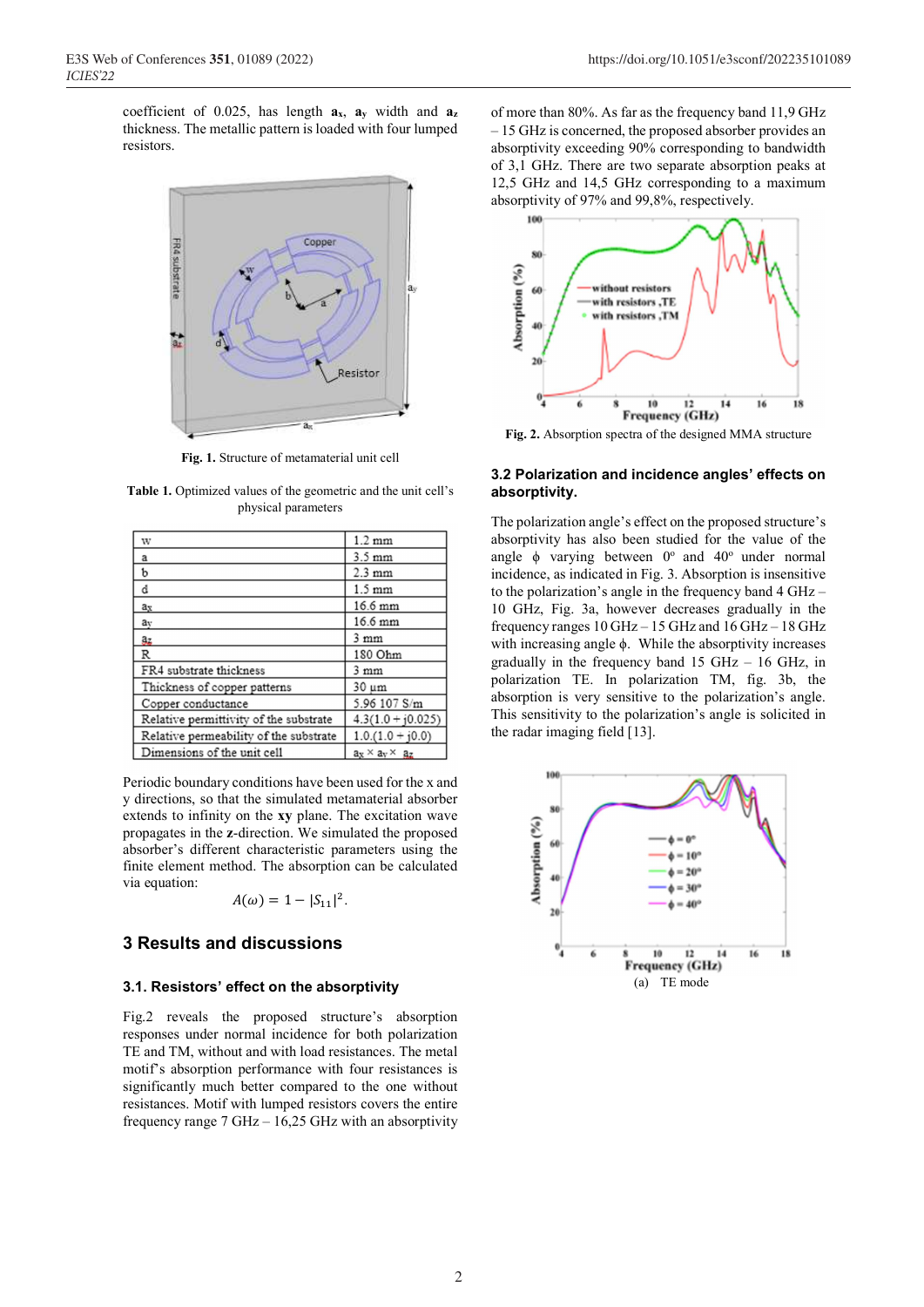

The proposed structure is then studied for different oblique incidence angles from  $0^{\circ}$  to  $30^{\circ}$ , in polarization TE, as displayed in Fig. 4. The sensitivity of the structure's absorptivity to the oblique incidence's angle is observed. The absorptivity is greater than 80% in frequency band 6 GHz -16 GHz for  $0^{\circ} < \theta < 30^{\circ}$ .



**Fig. 4.** The incidence angle's effect on the absorption

## **3.3 Absorption's Mechanism.**

Fig. 5 illuminates the electric field's distribution of the proposed absorber for the two resonance frequencies 12,5 GHz and 14,5 GHz. The images show an intense electric field's presence at the ellipses' outer and inner edges. This explains why the elliptic resonator is mainly responsible for producing absorption peaks at these resonance frequencies.



(a)  $f = 12,5$  GHz



**Fig. 5.** Electric field's Distribution at resonance frequencies

Effective electromagnetic parameters are extracted to better understand the absorption's physical mechanism of the proposed metamaterial structure. These parameters are calculated from electrical and magnetic susceptibility as displayed in the equations [14-15]:

$$
\chi_{es} = \frac{2jS_{11}-1}{k_0S_{11}+1} \tag{1}
$$

$$
\chi_{ms} = \frac{2jS_{11}+1}{k_0S_{11}-1}
$$
 (2)

$$
\epsilon_{eff} = 1 + \frac{d}{\chi_{es}} \tag{3}
$$

$$
\mu_{eff} = 1 + \frac{d}{\chi_{ms}}\tag{4}
$$

$$
Z = \sqrt{\frac{(1 + S_{11})^2 - S_{21}^2}{(1 - S_{11})^2 - S_{21}^2}} = \frac{1 + S_{11}}{1 - S_{11}}
$$
(5)

Where  $k_0$  is the free space's wave number, and d is the distance to be travelled by the incident wave. This method does not involve the extraction of the transmission coefficient  $S_{21}$  and more robust than the S-parameters inversion method [16].

According to the impedance adaptation's theory, the perfect absorption is achieved when permittivity and permeability are equal. The real and imaginary parts of the electromagnetic properties are shown in Fig. 6 and 7. Permittivity and permeability are close to the resonance frequencies 12,5 GHz and 14,5 GHz, indicating that the proposed absorber's impedance is approximately equal to the free space. The permittivity and permeability real parts are almost equal as well as the imaginary parts, as shown in Fig. 6 and 7. The proposed absorber minimizes the reflection and with a large electrical loss tangent and a large magnetic loss tangent at the same time, permitting to have an almost perfect absorption mainly at the resonance frequencies 12,5 GHz and 14,5 GHz.